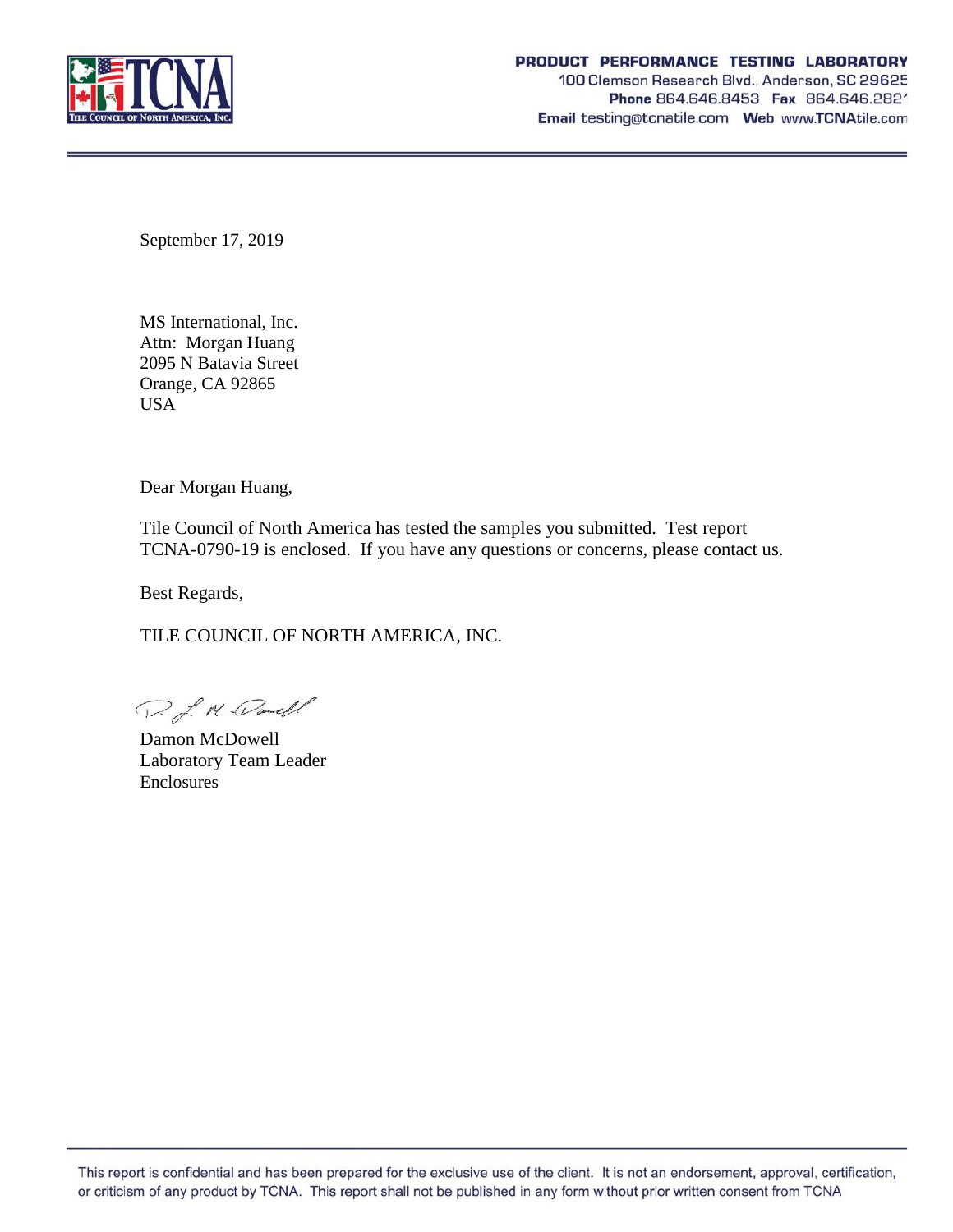

#### **TCNA TEST REPORT NUMBER: TCNA-0790-19 PAGE:** 1 **OF** 3

**TEST REQUESTED BY: MS International, Inc.**

### **TEST METHOD: ASTM C1027-09 (2017): "Standard Test Method for Determining Visible Abrasion Resistance of Glazed Ceramic Tile"**

Informal Test Method Description: This test method is designed to measure the resistance of tile surfaces to visible surface abrasion. Certain irregular surfaces may not be evaluated properly by this test method because of wear patterns. The abrasion resistance of tile surfaces is determined by rotation of an abrasive load on the surface and the assessment of the resultant wear by means of visual comparison of the abraded test specimens and non-abraded tiles.

This summary is provided for the reader's convenience and is not a complete description of the method. See ASTM C1027 for all method details and information.

| <b>TEST SUBJECT MATERIAL:</b> | Identified by client as: "Caldera Blanca Tile"<br>Approximate Size as Received: 8" x 23"<br>Product color: Not provided |
|-------------------------------|-------------------------------------------------------------------------------------------------------------------------|
| <b>TEST DATE:</b>             | $9/9/19 - 9/10/19$                                                                                                      |

# **TEST PROCEDURE NOTES:**

- Sample prep: 4 x 4 specimens were cut from individual tiles
- A Gabbrielli Abrasimeter ISO was used to abrade the tile.
- 10% Hydrochloric acid was used to remove any metal oxide staining.

### **TEST RESULTS:**

There was apparent visual difference in gloss or color after **12000** revolutions when viewed in the viewing box by more than one technician.

### **COMMENTS:** None

This report is confidential and has been prepared for the exclusive use of the client. It is not an endorsement, approval, certification, or criticism of any product by TCNA. This report shall not be published in any form without prior written consent from TCNA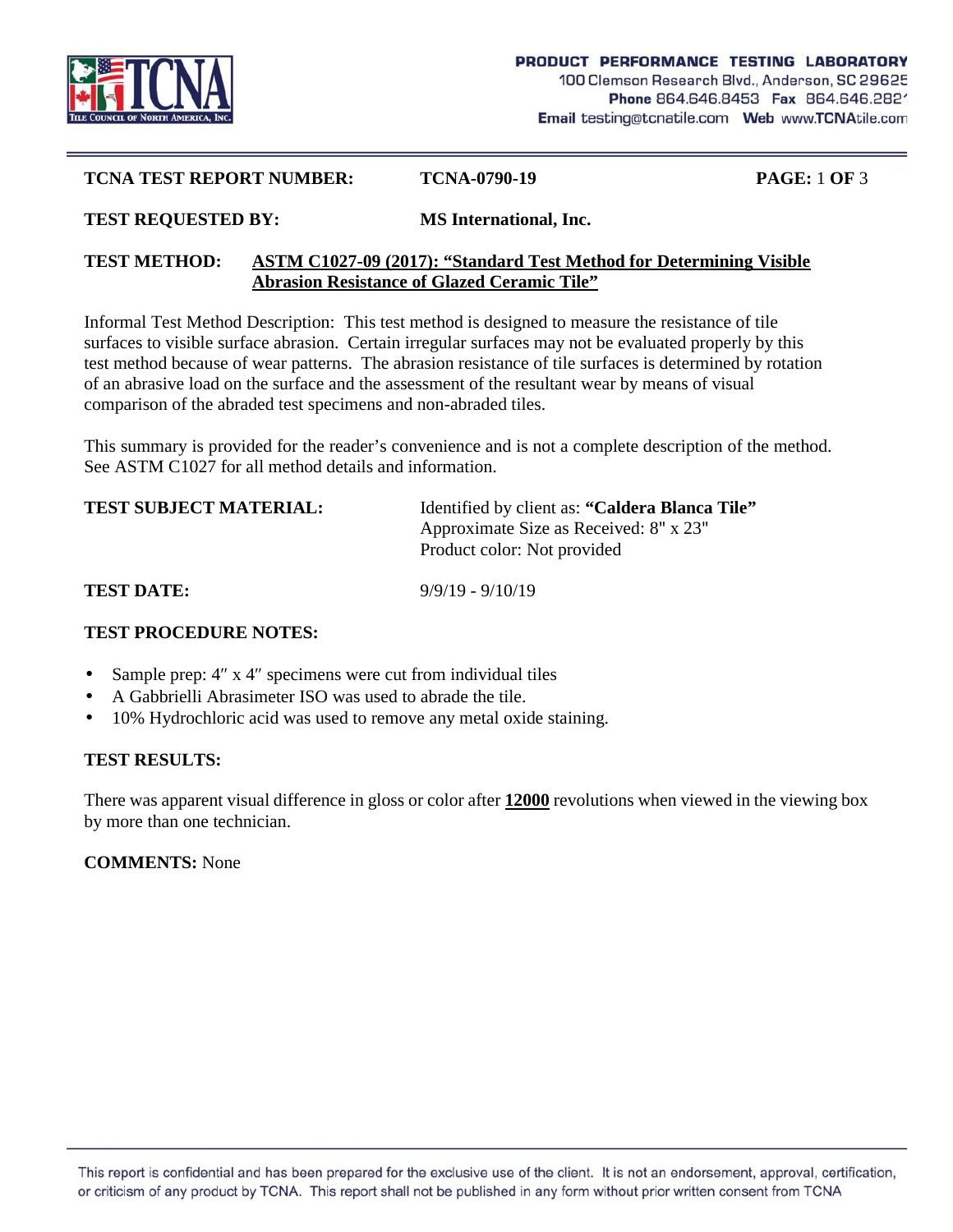

| <b>TCNA TEST REPORT NUMBER:</b>                                                                                                                  | <b>TCNA-0790-19</b>                            | <b>PAGE: 2 OF 3</b> |  |
|--------------------------------------------------------------------------------------------------------------------------------------------------|------------------------------------------------|---------------------|--|
| <b>TEST REQUESTED BY:</b>                                                                                                                        | <b>MS</b> International, Inc.                  |                     |  |
| <b>TEST SUBJECT MATERIAL:</b>                                                                                                                    | Identified by client as: "Caldera Blanca Tile" |                     |  |
| <b>TEST METHOD:</b><br>ASTM C1027-09 (2017): "Standard Test Method for Determining Visible<br><b>Abrasion Resistance of Glazed Ceramic Tile"</b> |                                                |                     |  |

**ANSI SPECIFICATIONS:** None

# **IMAGE OF PRODUCT TESTED:**



This report is confidential and has been prepared for the exclusive use of the client. It is not an endorsement, approval, certification, or criticism of any product by TCNA. This report shall not be published in any form without prior written consent from TCNA